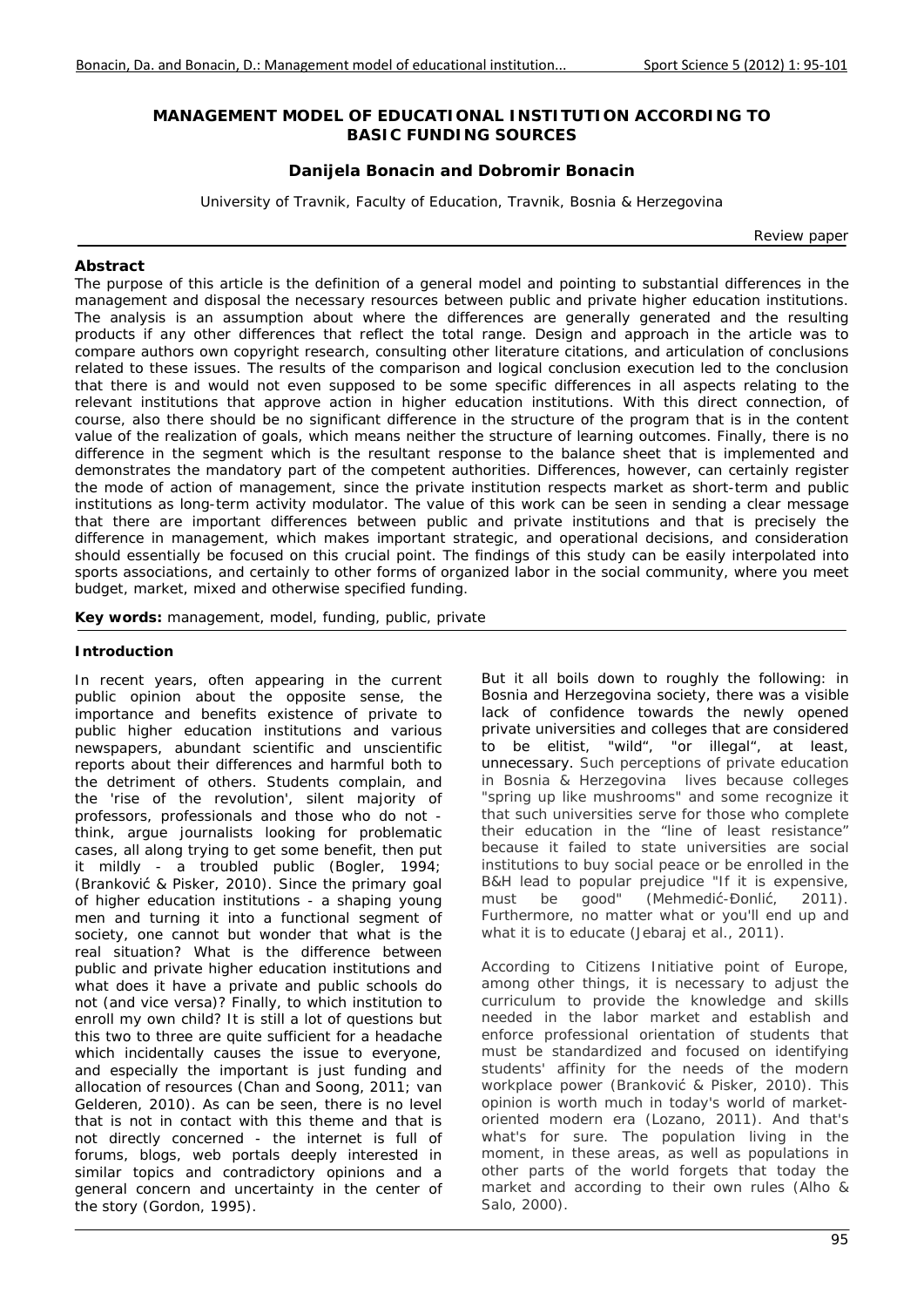For those who do not know, who have forgotten or do not want to admit to themselves and others, the fact is that except for the finish, what drives profit world. It's getting out, if it ever existed, and idealistic vision of the ultimate goal of education was as noticeable as the knowledge is in itself. which tends to final form Humboldt University. At least, the rule is: "Knowledge? OK, but what would you know without a material / financial and other satisfactions. "Maybe this one will look different, but the fact remains that the modern economy requires well-educated, privileged labor force. How can this be provided? Just with appropriate competent educational institutions, that studies too (Margherita & Secunda, 2011). How should institutions be competitive in the international market, it is in the process of development and must be carried out market research needs to be innovative in production processes, etc. (Pojskić, 2006). Institutions that do not progress - tends dystrophy and disarray. What does higher education institutions must have in order to achieve your goal? As each institution: vision, mission, business plan and resources. First of all, the general resource - the people (carriers of the process), time (which we are limited) and information / knowledge that represent content that is transmitted in the educational process. Then the material and financial resources (Bonacin,  $2011<sup>th</sup>$  / Sports Management - lectures). Thus, to compare: public higher education institutions (JVU) have a vision, mission, and a business plan. It also has private higher education institutions (PVU). JVU have competent human resources (from managers to cleaners), and PVU also. JVU have a space in which to place the education process, and also PVU.

JVU has the necessary requisites for the exercise of all processes (computers, laboratories, brooms, etc), and PVU also. Both operate on the basis of approval of the competent legislative body and since they received approval, it is to assume that they get the necessary time. Both work to achieve the ultimate goal - the transfer of knowledge that is 'produced' psycho-physical largely completed, an able-bodied, functional person who will continue to transmit social values (Parker et al, 2011; Parkin et al., 2011). So where's the difference?

## **Problem and aim**

From the above, as the subject of this paper are in addition to public and private higher education institutions that exist as an important segment of society that have a very important goal - the transfer of knowledge and social values to new generations and support them in forming a healthy, happy, able-bodied young men who will hold a social structure and values. For purposes of this paper is based on pre-defined models and subsequent relationships that exist in society (Bonacin, Bonacin & Rađo, 2009) and the model of globalization, individualization and group individualization and group determination (Bilić, 2005) and other related research, established a model of governance in higher education institutions.

The problem consists of determining the differences that exist in the whole formed a model of management in higher education (or other) institutions with regard to funding of public and private institutions with the aim of defining the actual state of management in the same society.

# **Methods**

Methodologically, the material in this review, it is about assessing the situation on the basis of comparison of available adequate resources on the basis of which is formed by a management model in higher education institutions.

# **Model and legislation**

The market is just one segment of society around which is now broken spear no matter what was said and what is the aspect watched. Each, even the least action of any institution is the way to follow market trends. It is therefore very important, especially from the functional point of view to recognize and identify the processes taking place in all around us, even on the market. Firstly there is the constant exposure of any building that is online process (persistence), then an object's interaction with the environment that includes other entities that common process (synergy) and the realization of their own thinking (vision, mission) entities within a wider area that surrounds it that is a batch process or development (Bonacin, Bonacin & Bilić, 2010) According to Bonacin, Bonacin & Bilić (2009) just hierarchical structure is the natural order of relationships formed on the basis of internal relations, so it is logical to start any form of research adequate models of each organization and therefore the higher education institution has a local and global interaction within society on the basis of which is formed (figure 1). Each educational and sports organizations / institutions exist within a social community and its relation to the interaction of global and local level where there are three models of relationships: a structural network, hierarchical positioning and real relationships based on equality (Bonacin, Bonacin & Rađo, 2009). According to the results of other studies in reality there is a clear set of entity types of action together and directed towards three main functions in the organization: Logistics (Management), Product (Drive) and Support (Maintenance) and any organization / institution functions best if it is structured as follows (Bonacin, Da., 2008). As for management, Bonacin, Da., Mujkić & Rađo (2007) were given two types of managers which facilitate the selection of managers and provides a clearer picture of what is happening "on top". First - a stable type of manager who works under the established network of communication and financial flows and the other guy - unstable, which is bipolar, stratified to younger people and propulsive, focused on their own sources of funding and other resources. And the elderly are almost maximally oriented sources funding from the relevant ministries (Instability in these cases because of the relatively uncertain position in which both type found).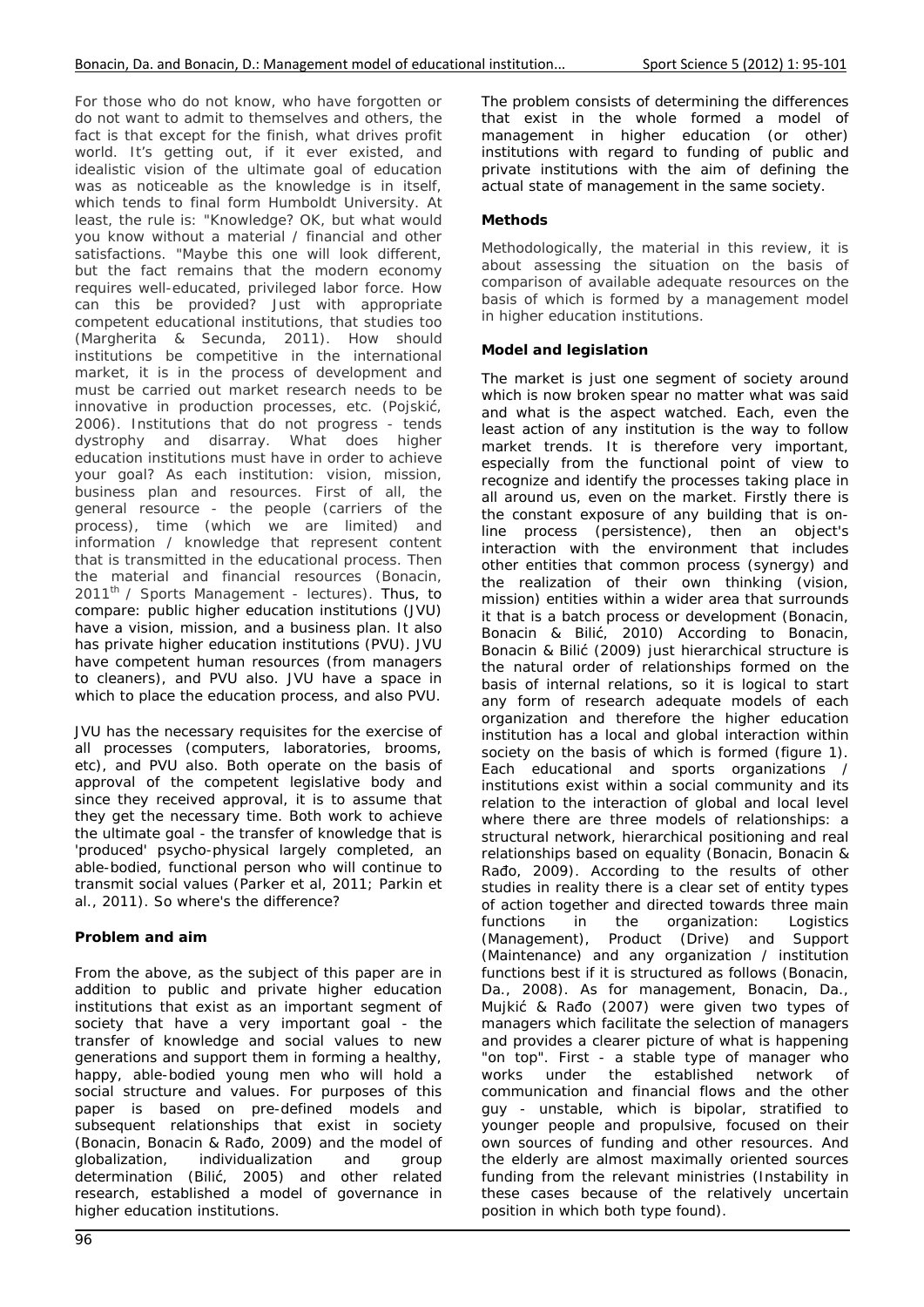

[Source: authors]

Why is it good to know? According to Bonacin & Bonacin (2008) target setting changes the selected entities to the top of the structure would cause a number of important changes in relation to the initial status quo. The whole system can then weigh the various orientations. According to Bonacin and Bonacin (2007) there are three levels of managerial work: 1) the short space of entities that own entity (athlete, student), 2) the area of system support (management) and 3) control that entity and the area surrounding the subject (complete environments) in which the subject is immersed. Between all three areas there are interactions and exchanges of information and the basis of the model is the accumulation of knowledge that is systematically increasing. In this way, management has a key position because it is the systematic support of all actions and in no matter who manages. However, they are often targets of programming as the most important segment in the default management models outside of the subject and therefore it is impossible to express creativity as long as programming is not inherent part of every subject (Bonacin & Bonacin, 2007). All this talk about the importance of management with the highest levels. Finally, one of the most important questions, of which started all this thinking is that the financial question. How is this issue important? When a top manager comes into the institution and take responsibility, an important part of the picture on the state institutions will give him just financial indicators.

Based on the current situation, he / she will make important decisions about how to operate on. Of course it is necessary to know something more of many parameters and conditions that led to this situation, but part of that information can be collected "on the fly." That is the basic information that can provide at least initial decision, which depict a picture as possible to begin a systematic and serious planning. Indicators of liquidity, leverage, activity, efficiency, profitability, can help to conclude whether the higher education institutions (egg, sports organization) in the state, for example, to meet its current obligations, then as to what extent financed from the funds of others, how to effectively use their resources, how much revenue is generated per unit of expenditure, how it operates, etc. The ultimate goal is profit, and possibly superior scientific and educational (or sporting) achievement, which should go "hand in glove" with each other, and allow the placement of educational or sports product that is educated and functionally capable individual athletes (Bonacin, Dacić & Bonacin, 2008). All the above applies to JVU and PVU. Where then are the differences? We have already determined: both have a vision, mission, a business plan, competent human resources who can transmit knowledge (from managers to cleaners), the space in which to place the process of education, props needed for the realization of the process (computers, brooms, etc.).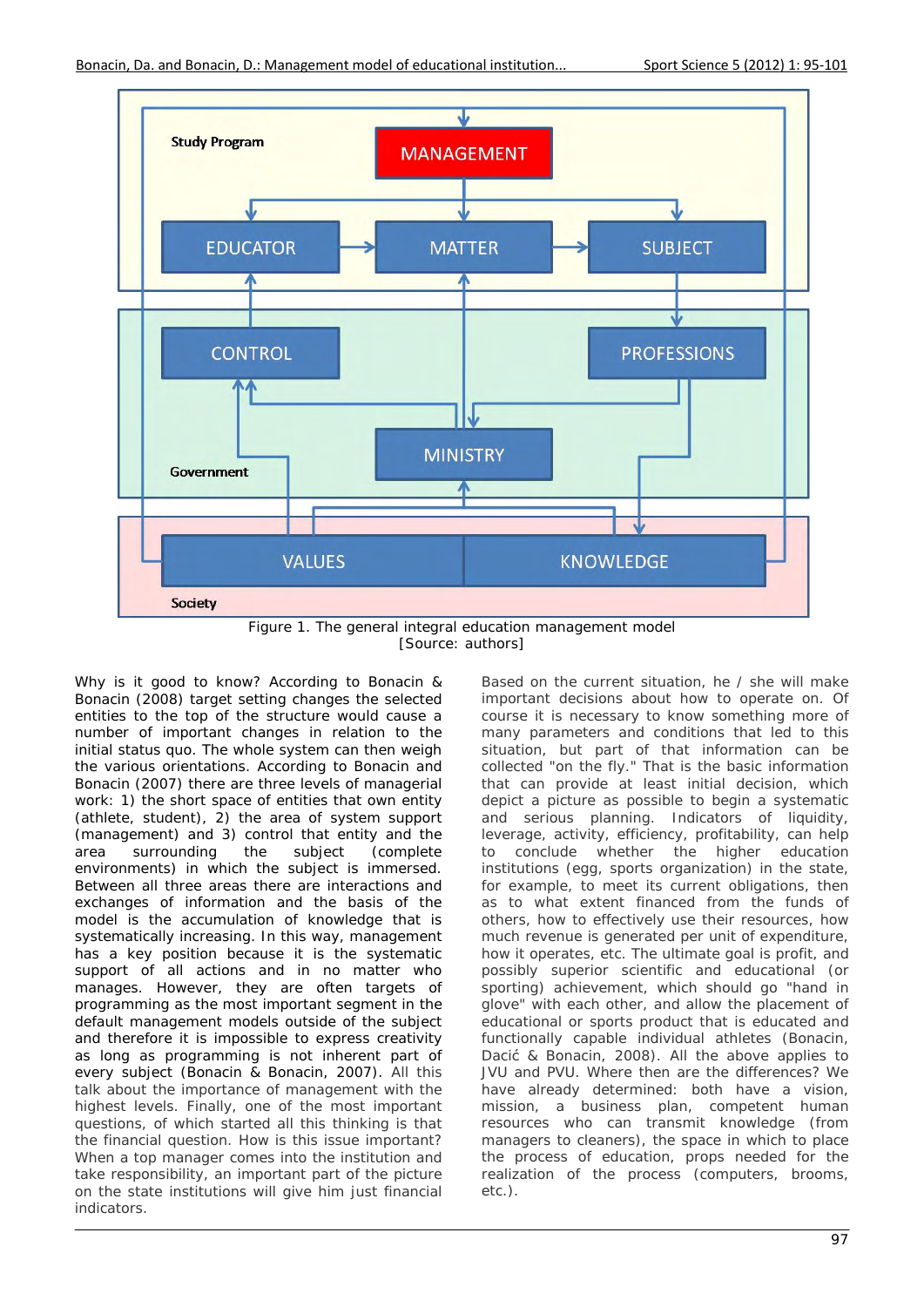Both act upon the approval of the competent legislative body and since they received approval to assume that they get the necessary time. Both work to achieve the ultimate goal - the transfer of knowledge that is produced physically completed, an able-bodied, functional person who will continue to transmit social values. Thus, the difference is in the way of financing and disposal of these funds. In order to finance higher education today?

According to the Law on Higher Education (revised text) of Canton Sarajevo, University is an institution that deals with the activities of higher education in accordance with the law (Article 3) and can be established as a public institution or institution and has legal personality (Article 17). A higher education institution acquires assets, manages it and uses it in accordance with the law. Real estate and other property provided by the founders, the founders of the property. Assets acquired from performing its activity, higher education institutions, as well as assets acquired based on endowments and gifts, or otherwise lawfully owned property is an institution that has acquired the property. Such assets may be acquired only for the purpose of performing, developing and improving core business and cannot be used in order to change the status of higher education institutions or usurpation of the rights of the founders of other subjects or the university. The property cannot be alienated or otherwise encumber without the prior consent of the founder, and can only be used for the purpose of performing its activities in accordance with this Act (Article 42). Higher education institutions founded or co-founder of Canton, financed or co-financed from the budget based on the criteria for the funding of universities as public institutions, on the proposal of the Ministry is determined by the Government. According to Article 136 of this Act are defined ways of earning income.

According to the Law on Higher Education of the Republic of Srpska 08th July 2010 higher education institutions are Universities and Colleges. They are nonprofit and do their business as a public service and the profit realized by use of the development and improvement of its core activities of higher education. Higher education institutions can be public or private where the public is the founder of the National Assembly of Republic of Srpska and the founder of the private can be a domestic legal or natural person or foreign legal or natural person together with the domestic. In accordance with the Act, manages resources funding for the performance of public higher education institutions of higher education ensure: a) The budget of the Republic, b) their own revenues, c) local government budgets, d) donations and e) other sources. Funding for the performance of higher education Private institutions of higher education ensures the founder of the following sources: a) own revenue, b) donations and c) other sources. Higher education institutions may be financed only from those sources that do not affect their autonomy (Article 135).

In order to meet public needs in the field of higher education may establish cooperation between public and private sectors, in accordance with the regulations governing public-private partnership (Article 140).

In Bosnia and Herzegovina, where the cantonal parliament has passed a law on higher education institutions, is a framework law or in Middle Bosnia Canton 'Instruction ... "(dated 06 April 2007) IV, Article 3, paragraph d, where congruently to laws very similar to the way insurance is regulated and dispositions of assets, as well as their specific purpose.

According to regulations, egg in the Republic of Croatia unless funding from state funds (which include the central government budget, the budget funds and local units of the National Foundation for Science and Higher Education), sources of funding are: the founder, own revenue of institutions of higher education, university and other foundations and donations (domestic and foreign), other sources, and the private sector and individuals (ZZDVO, article 107). According to data collected Hunjak (2008), based on the financial statements of universities in the period since 2003 to 2007, the proportion of the budget in relation to their own resources was 70:30. The structure is dominated by its own revenues tuition charged students at the undergraduate, graduate and postgraduate studies, and part-time students.

According to the Act of 2003, Article 107., Institutions of higher education can be financed from: "...the founders of the funds, the Croatian budget, the budgets of counties, cities and municipalities, the National Foundation for Science, Higher Education and Technological Development of the Croatian, own market revenues from tuition, research, artistic and research projects, studies, expertise, publishing and other industries, universities and other foundations, profits of companies and other entities under Article 66 this Act, direct investments of individuals, companies and other entities, donations and other sources. "Furthermore, paragraph 2 Articles. 107<sup>th</sup> states that institutions of higher education can be financed "only from those sources that do not affect their independence and dignity." As regards the financing of higher education in Croatia and in nine countries of the European Union (Austria, Czech Republic, Finland, Germany, Hungary, Ireland, Slovenia, Sweden and United Kingdom) and for possible comparisons, the data are available on the website of the Institute for Social Research in Zagreb - Centre for educational Research and Development (see links in the literature).

## **Discussion and conclusion**

It is to conclude that the financing of public higher education institutions, directed towards a purposeless variability. The process is rigid because it is harder to come up with financial resources and the complete system is reminiscent of mechanic organization - it is less prone to change.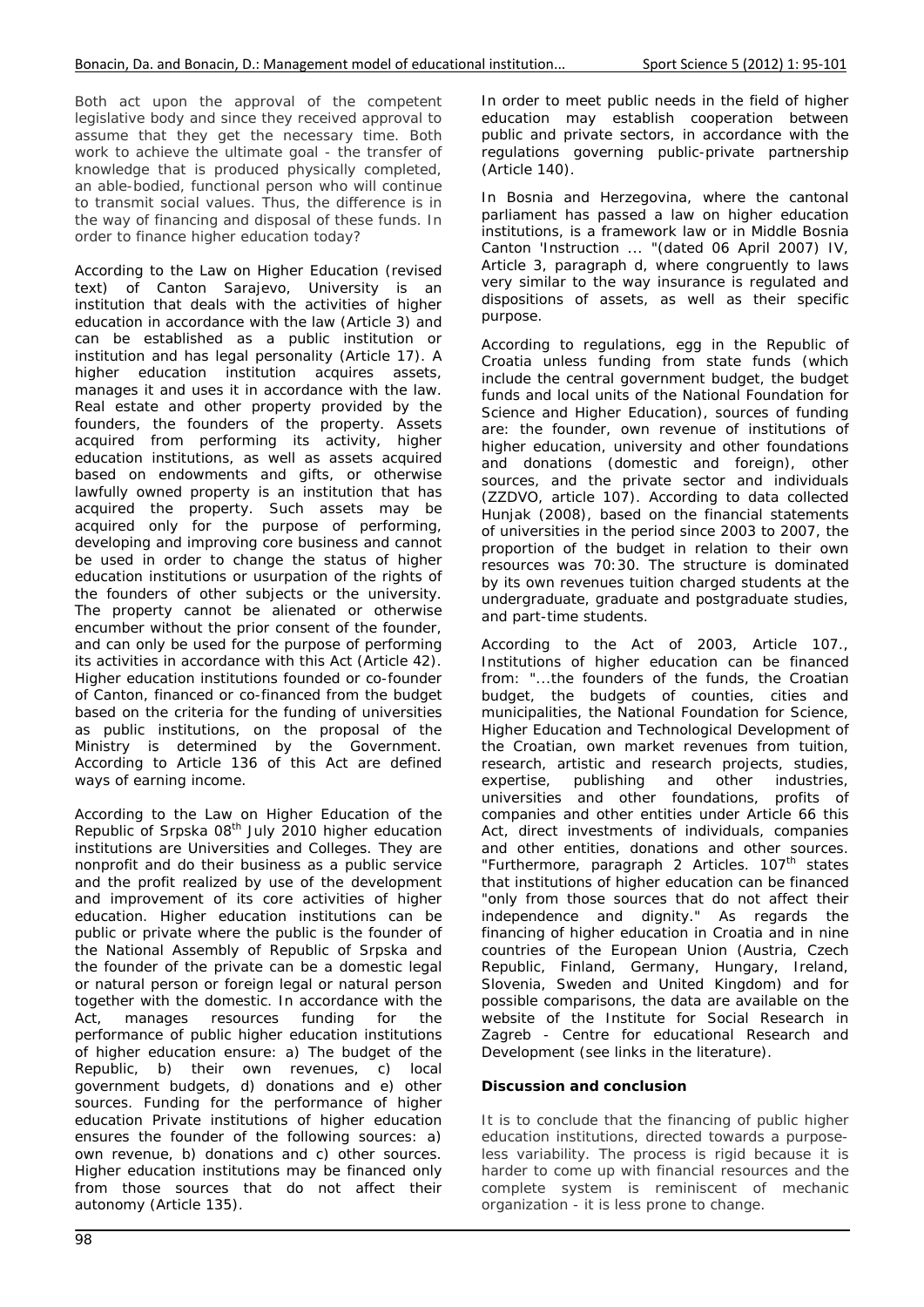While in the case of private institutions of higher education financing market determines who will finance it, how, how much, when, depending on the needs and the whole system similar to the organic type of organization because it is variable and flexible depending on those needs. As we have already concluded, the internal structure and JVU and PVU are equal. And both type of institutions must satisfy the market in terms of issues of interest to educate and be segmented and analyzed the market. Obviously make both parties, with the company over the long term it works JVU, the PVU as a concrete result must be as soon as possible. JVU does not depend on whether the market this year, requires so much of certain experts, and whiles the whole process of changing plans and programs initiated, but the market will again ask the same profile. But PVU depend on the market and how important they are the result achieved and whether it meets the market. However, the goal is one and the same to others – knowledge results and financial profits. If both have the same structure, same staffing requirements, the same goals, then what is the matter? Obviously the management. It is the knowledge that ensures a manager to educate and control its ability to manage resources. Why? For the simple reason that the "expert" with very little (resources) can do a lot, but "ignorant" would degrade the institution of an abundance of resources, or at best - stagnate until it shuts down or until it is replaced by someone more capable. Specific differences that we observe in the beginning between public and private higher education institutions and speaking with managers work as a few. First of all, the difference in variable amount of available funds with JVU is relatively constant and stable amount of funding because it comes from a safe source (state) while PVU solely depends on the success of their managers (how to find money, how much, when, where). The JVU manager could stagnate for years supported the government rather than something radically changes. But also gravitates JVU "lower limit" the amount of funds budgeted for and therefore in a constant battle for their share of the cake among other users of the budget while PVU directly depends on the success of managers. This of course means that JVU encourages the creation of management but really does not provide adequate conditions while providing PVU requirements for creation and in turn depends on the success of managers. But on the other hand PVU has greater risks as mentioned above because it depends on the market now – immediately, and must be flexible.

But, it means also that it has the ability to facilitate transformation, if necessary, in relation to JVU. As can be seen, most of it applies to a one and it is valuable to others and the difference is actually deleted by a successful manager. But why should we ultimately are interested in the general quality and method of forming a higher education institution?

From the very simple reason - it takes place within the processes important for man as a thinking being, a being who teaches and being in interaction with others (Bonacin, Da., May, 2011. / Sports Management - lectures). Within it takes the process of knowledge transfer - the share of human capital as the company survives thanks to transfer these values to new generations. Is it not clear to very important need to manage everything related to this knowledge? People who carry it, the space in which transfers, quantity and quality of knowledge that is passed, defining the vision, mission and business plan of such transfer - and no less important - the funding. And it is an educational institution is a place where everything is combined, in the case of a higher education institution built on the very high level of finalizing. And not in any way. The knowledge that is transmitted is structured and comprehensive. It has a cause and effect (causality), composed of a variety of events, information and changes that pervade (multidimensionality), was created in the same time, in different areas and different conditions (integrity), all this happens in certain historical framework that have their own rules (Bonacin & Bonacin, 2008. / Sports History - Lectures), and finally, a man of his origin control everything around him with respect to the level of knowledge on which it actually is (Bonacin, Da., 2008). In society there is a total amount of knowledge, that knowledge is not of yesterday and the man was passing, and passing various changes (biological, socio-political changes, educational changes, socio-political changes, educational changes, changes in management, scientific change, and moral change). Such changes in different shape place today too (Bonacin & Bonacin, 2009), so we need to implement new insights into existing and combine them to the desired "optimal" conditions optimize (Bonacin, Da., 2008). To manage anything, important is the requirement to possess the knowledge and education as the area as complex, demanding and important, and therefore the objectives of educational management and educational institutions at all levels must be high the highest! And regardless of whether it is public or private institution.

## **References**

- Alho, M.J., & Salo, M.A. (2000). Merit rating and formula-based resource allocation. *International Journal of Educational Management, 14*(3), 95–100.
- Bilić, Ž. (2005). *Nivo transformacijskih procesa i stupanj strukturalnih promjena motoričkih sposobnosti i morfoloških karakteristika pod utjecajem trenažnih operatora* [Level of transformation processes and a degree of structural changes under the influence of training operators. In Croatian.]. /Doctoral dissertation/ Sarajevo: Fakultet sporta i tjelesnog odgoja.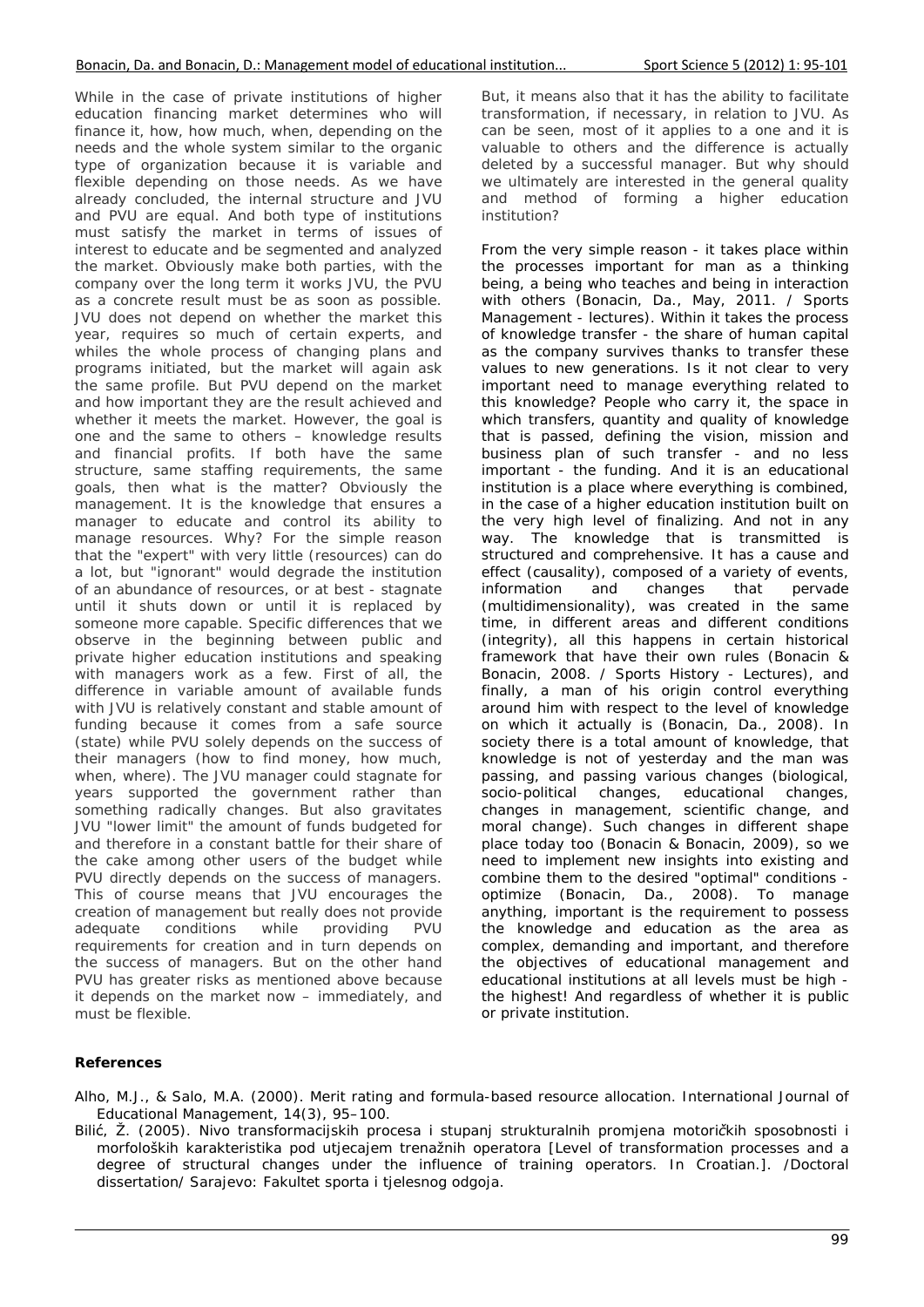- Bogler, R. (1994). University Researchers' Views of Private Industry: Implications for Educational Administrators, Academicians and the Funding Sources. *Journal of Educational Administration, 32*(2), 68– 85.
- Bonacin, D., Bonacin, Da., & Bilić, Ž. (2010). Proces identification is basis without whom it is not possible to make a step forward in sport. *Acta Kinesiologica, 4*(2), 92-95.
- Bonacin, Da., Bonacin, D., & Rađo, I. (2009). Local and global interaction of sport organization within society. *Sport Science 3*(1), 89-93.
- Bonacin, D., Bonacin, Da., & Bilić, Ž. (2009). Model and algorithm for hierarchical analysis. *Sport Science, 2*(1), 78-83.
- Bonacin, Da. (2008). *Optimizacija klasično dizajnirane strukture sportske organizacije* [Optimisation of classical design of sports organisation. In Croatian.]. /Bachelor thesis/ Sarajevo: Fakultet sporta i tjelesnog odgoja.
- Bonacin, Da., & Bonacin, D. (2008). Sistemska procjena posljedica mogućih promjena u vrhu upravljačkog segmenta sustava [Systematic estimation of consequences of possible changes in top level of management system. In Croatian.]. *In IV International conference 'Management in sport' Beograd, Fakultet za menadžment u sportu Univerziteta 'Braća Karić'. Proceedings,* pp. 141-149. (Ed. Nićin, Đ.).
- Bonacin, Da., Dacić, M., & Bonacin, D. (2008). Evaluation of actual state in professional sport organisation based on choosen financial indicators (hypothetic example). *Sport Science, 1*(1), 40-44.
- Bonacin, Da., Mujkić, D., & Rađo, I. (2007). Relacije značajki sportskih menadžera viših razina i izvora financiranja sportskih organizacija [Relations between characteristics of higher degrees managers and sources for funding sport organizations. In Croatian.]. *Acta Kinesiologica, 1*(2), 7-11.
- Bonacin, D., & Bonacin, Da. (2007). Model cjelovitog djelovanja menadžmenta u sportu [Model of integral acting of management in sport. In Croatian.]. *In III International conference 'Management in sport' Beograd, Fakultet za menadžment u sportu Univerziteta 'Braća Karić'. Proceedings,* pp. 115-119. (Ed. Nićin, Đ.).
- Bonacin, Da., & Bonacin, D. (2007). Upravljanje i kreacija u sportu [Management and creation in sport. In Croatian.]. *In III International conference 'Management in sport' Beograd, Fakultet za menadžment u sportu Univerziteta 'Braća Karić'. Proceedings*, pp. 111-115. (Ed. Nićin, Đ.).
- Branković, N., & Pisker, L. (2010). Analiza politika u oblasti obrazovanja sa ciljem njihovog usklađivanja sa zahtjevima tržišta rada i smanjenja nezaposlenosti [Analysis of policies in education area with purpose of their harmonisation with work market demands and unemployment decrease. In Croatian.]. Dostupno na: ACIPS.ba (Access 13.4.2011.) http://www.acips.ba/bos/ uploads/ dokumenti/Finalni%20dokument%20-%20Obrazovanje.pdf.
- Chan, D.L.H., & Soong, S.C. (2011). Strategic repositioning in a dynamic environment. *Library Management, 32*(1-2), 22-36.
- van Gelderen, M. (2010). Autonomy as the guiding aim of entrepreneurship education. *Education + Training, 52*(8-9), 710-721.
- Gordon, G. (1995). Higher education 2005: pointers, possibilities, pitfalls, principles. *Quality Assurance in Education, 3*(4), 21–29.
- Jebaraj, S.B., Srikamaladevi, M.M., Muthaiyah, S., & Raman, M. (2011). Affordability of private tertiary education: a Malaysian study. *International Journal of Social Economics, 38*(4), 382-406.
- Lozano, R. (2011). The state of sustainability reporting in universities, *International Journal of Sustainability in Higher Education. 12(*1), 67-78.
- Margherita, A., & Secundo, G. (2011). The stakeholder university as learning model of the extended enterprise. *Journal of Management Development, 30*(2), 175-186.
- Mehmedić-Đonlić, S. (2011). *Privatni i javni univerziteti u BiH* [Private and public universities in B&H. In Bosnian.]. http://www.pulsdemokratije.ba/index.php?id=1990&l=bs (Access 13.4.2011).
- Parker, L.D., Guthrie, J., & Linacre, S. (2011). The relationship between academic accounting research and professional practice. *Accounting, Auditing & Accountability Journal, 24*(1), 5-14.
- Parkin, J.K., Austin, S.A., Pinder, J.A. Baguley, T.S., & Allenby, S.N. (2011). Balancing collaboration and privacy in academic workspaces. *Facilities, 29*(1-2), 31-49.
- Pojskić, M. (2006) Menadžment u funkciji ekonomskog razvoja [Management in function of economic development. In Bosnian.]. Sarajevo: Personal ed.
- \* \* \* (2011). http://www.blcc.edu.ba/pdfj/Zakon\_o\_visokom\_obrazovanju.pdf.
- \* \* \* (2011). http://unsa.ba/s/images/stories/pdf/zakoni/IZMJENE.pdf.
- \* \* \* (2011). http://www.iro.hr/userdocs/File/IRO\_Model%20financiranja%20visokog%20obrazovanja%20u %20Hrvatskoj\_2010.pdf.
- \* \* \* (2011). http://www.idi.hr/cerd/index.php/hr/projekti/glavna-istrazivacka-podrucja/viso k o-obrazova nje/analiza-modela-financiranja-studija-u-hrvatskoj-i-europi.
- \* \* \* (2011). http://www.iro.hr/userdocs/File/IRO\_Modeli%20financiranja%20visokog %20o brazovanja%20 u%20EU\_2010.pdf.